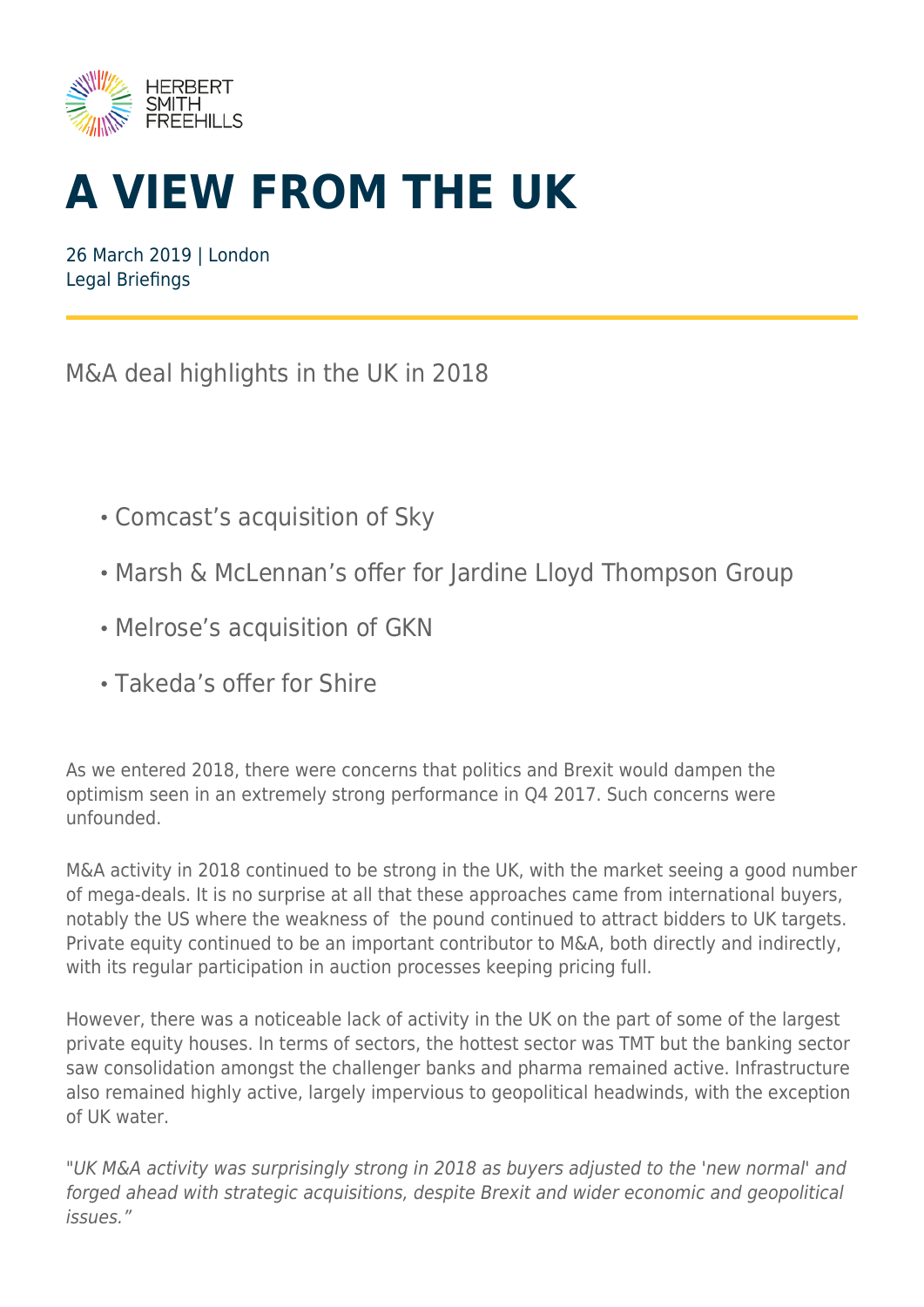#### **SO WHAT ARE THE PROSPECTS FOR THE UK M&A MARKET FOR 2019?**

Continued uncertainty over Brexit, together with the associated possibility of an economic slowdown, may continue to have a negative effect on UK equity markets, which are an important reference point for corporate valuations and an important source of acquisition currency for corporates. If the downturn in equity markets is prolonged, it should start to give rise to a rebasing of sellers' pricing expectations (none too soon, some will argue).

However, the conditions for continued M&A activity are in place. Corporates with strong balance sheets seeking rationalisation and growth, private equity houses with dry powder to invest and the availability of cheap debt - as well as corporates keen to counter the threat of disruption in their business, including as a result of Brexit - should all fuel activity in 2019 for both acquisitions and corporate venturing. End-of-cycle factors should be expected to persist, offering no relief from investor pressure to sharpen strategic focus and off-load noncore assets.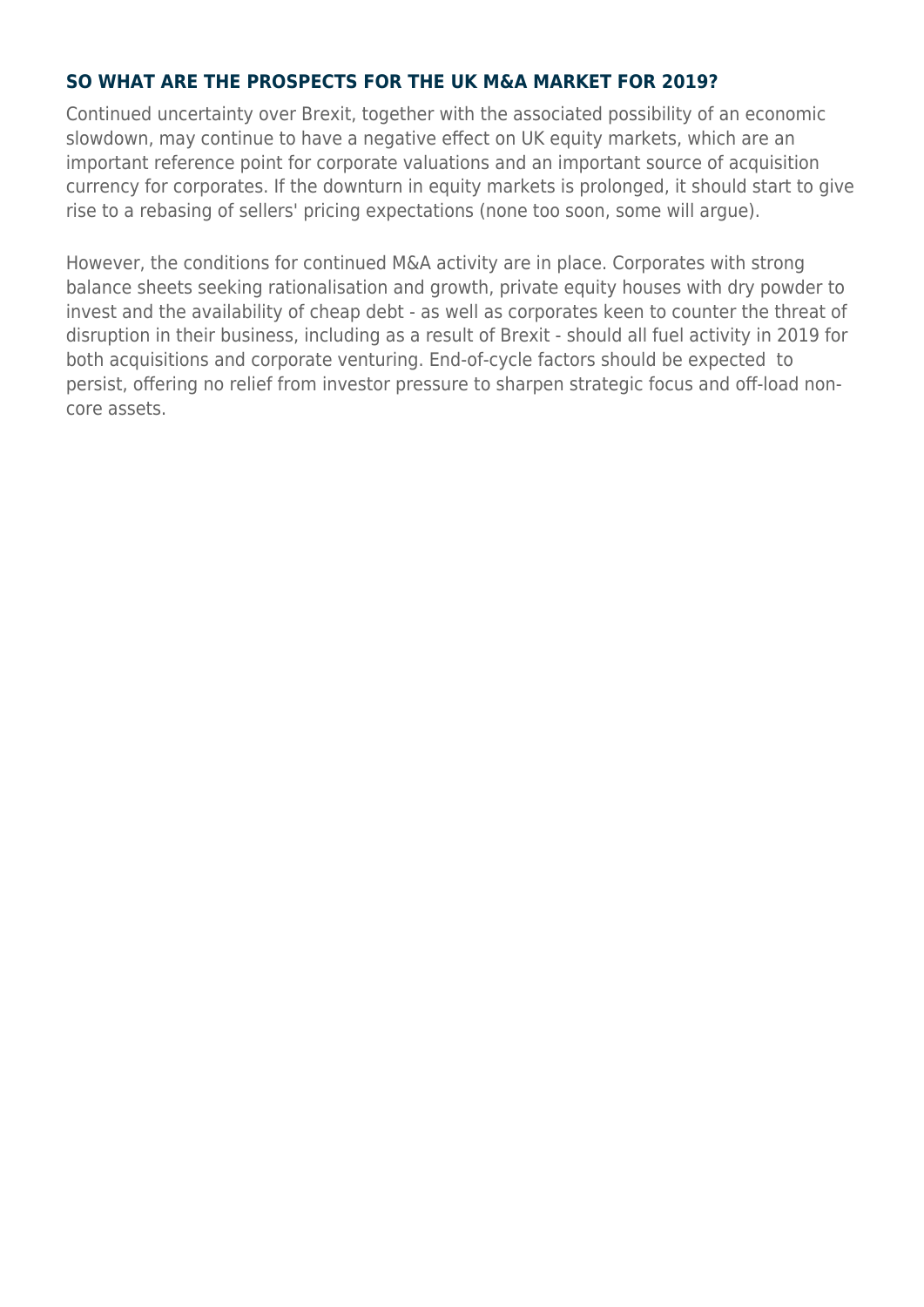## Top acquirer nations of UK targets by<br>deal value in 2018



Source: Thomson Reuters